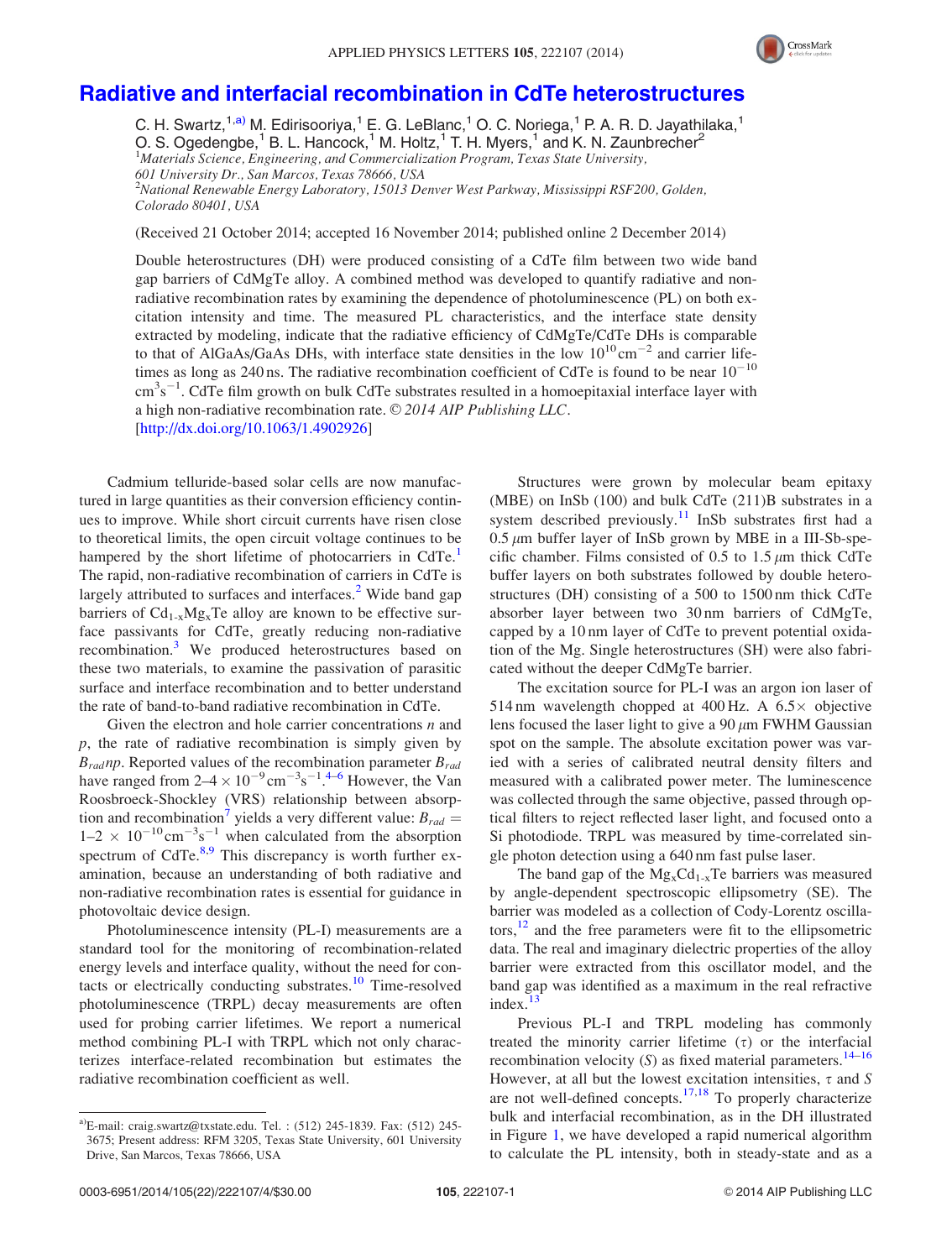<span id="page-1-0"></span>

FIG. 1. Schematic of recombination in a CdMgTe /CdTe double heterostructure, consisting of an absorber layer between two barriers.

function of time. The model takes into account generation, recombination, diffusion, and drift, including the drift current effects resulting from the charging of recombination centers.<sup>[19](#page-3-0)</sup> Accordingly, the *n*-type carrier density is described by

$$
\frac{dn}{dt} = -\mu_n V_{th} \frac{d^2 n}{dx^2} - \frac{d}{dx} (\mu_n n E) + I_0 \alpha e^{-\alpha x}
$$

$$
+ (B_{rad} + B_{SRH}) (n_i^2 - np). \tag{1}
$$

The p-type carrier density evolves in the same way, with the electron mobility  $\mu_n$  replaced by the hole mobility,  $\mu_p$ . Here, x is the depth, and  $I_0$  and  $\alpha$  are the intensity and absorption coefficient for the excitation light.  $B_{rad}$  and  $B_{SRH}$  determine the radiative and non-radiative recombination rates, and the term containing the intrinsic carrier concentration  $n_i$ accounts for thermal generation. The thermal voltage is  $V_{th}=k_BT/q$ , where  $k_BT$  is the thermal energy. The fundamental charge is  $q$ , and  $E$  is the electric field derived from Poisson's equation

$$
\frac{\epsilon}{q}\frac{dE}{dx} = -n + p + N_D - N_A + Q_{SRH},\tag{2}
$$

where  $N_D$  and  $N_A$  are the donor and acceptor densities.

 $B_{SRH}$  and  $Q_{SRH}$  are the recombination coefficient and trapped charge due to Shockley-Read-Hall (SRH) centers. For reasons to be made clear below, they are assumed to be negligible except at the boundaries or interfaces, limited to a layer of small thickness  $\Delta x$ . As Auger recombination is believed to be negligible for  $CdTe$ ,  $20,21$  non-interfacial recombination is dominated by direct band-to-band radiative transitions.

SRH recombination is modeled, in steady state, by the standard expressions $22,23$ 

$$
B_{SRH} = \frac{N_T}{\Delta x} \left( \frac{n + n_1}{v_{thp} \sigma_p} + \frac{p + p_1}{v_{thn} \sigma_n} \right)^{-1},\tag{3}
$$

$$
Q_{SRH} = \frac{N_T}{\Delta x} \left( \frac{v_{thp} \sigma_p p + v_{thn} \sigma_n n_1}{v_{thn} \sigma_n (n + n_1) + v_{thp} \sigma_p (p + p_1)} \right), \quad (4)
$$

where  $n_1 = N_C \exp\left[ (E_T - E_G)/k_B T \right]$ ,  $p_1 = N_V \exp\left[ -E_T/k_B T \right]$ , and  $N_c$  and  $N_V$  are the effective densities of states in the conduction and valence bands.  $N_T$  and  $E_T$  are the sheet density and energy of a recombination level, and other physical

TABLE I. The material parameters used in the numerical modeling, from Ref. [36.](#page-3-0) Capture cross sections taken from Ref. [37](#page-3-0).

| Parameter                      | Symbol     | Value                        |
|--------------------------------|------------|------------------------------|
| Electron mobility              | $\mu_n$    | $800 \text{ cm}^2/\text{Vs}$ |
| Hole mobility                  | $\mu_p$    | $60 \text{ cm}^2/\text{Vs}$  |
| Electron capture cross section | $\sigma_n$ | $10^{-12}$ cm <sup>2</sup>   |
| Hole capture cross section     | $\sigma_p$ | $10^{-15}$ cm <sup>2</sup>   |
| Conduction band effective mass | $m_c^*$    | 0.094 $m_e$                  |
| Valence band effective mass    | $m_v^*$    | $0.81 m_e$                   |
| Band gap                       | $E_G$      | 1.48 eV                      |
| Permittivity                   | $\epsilon$ | $10.4\epsilon_0$             |

parameters used are listed in Table I. Thermal velocities and effective state densities were determined from the conduction and valence band effective masses  $m_c^*$  and  $m_v^*$ . The predicted PL signal intensity is the integral of  $B_{rad}$  np over x, and the trap properties  $N_T$  and  $E_T$  are varied to achieve a least squares fit to the PL-I data. Further details of the rapid modeling algorithm have been published elsewhere. $24$ 

To take into account time-resolved decay behavior, the simulated intensity  $I_0$  was replaced with a time dependent  $I_0(t)$  which matched the Gaussian laser pulse. Furthermore, the standard SRH expressions  $(3)$  and  $(4)$  were not used, as they were originally derived only for the steady state limit.<sup>[25](#page-3-0)</sup> The standard expressions are usually applied when analyzing time-resolved measurements, such as intensity-dependent photoconductivity decay. $2<sup>6</sup>$  However, this is not valid after a photo-excitation, unless the trap occupation ratio happens to be the same under both dark and illuminated conditions. This is not likely unless the excitation is limited to very low intensities. Instead, the capture rates  $(n\sigma_n N_T^u v_{thn})$  and spontaneous emission rates  $(n_1 \sigma_n N_T^o v_{thn})$  were individually calculated at each time step, for holes as well as electrons. Here, the superscripts  $o$  and  $u$  refer to the concentration of occupied and unoccupied traps.

For the samples with PL data reported here, the band gap of the  $Cd_{1-x}Mg_xTe$  barriers was determined to be  $2.1 \pm 0.1$  eV using SE. According to a composition-band gap relationship $27$  determined using energy dispersive spectroscopy of thick samples coupled with cathodoluminescence measurements, this corresponds to a composition of  $x = 0.35 \pm 0.02$ . An atom probe tomography (APT) measurement carried out on a sample with a SE-determined composition of  $x = 0.37$  was found to be in good agreement, with the APT measurement yielding  $x = 0.376$ .

The normalized PL efficiency (the PL signal divided by the excitation intensity) as a function of excitation is shown in Figure [2](#page-2-0) for various structures. Note that increasing the photo-injection, and hence increasing the carrier concentrations  $n$  and  $p$ , should cause the SRH recombination rate to increase in an ultimately linear fashion, while the radiative rate should increase quadratically. Thus, the quantum efficiency for radiative recombination (at least the internal quantum efficiency) will tend to approach 100% at higher intensities, and the normalized PL—being divided by the excitation intensity—should reflect this leveling off.

Bare CdTe samples uniformly exhibited very low PL efficiency at any excitation intensity, regardless of any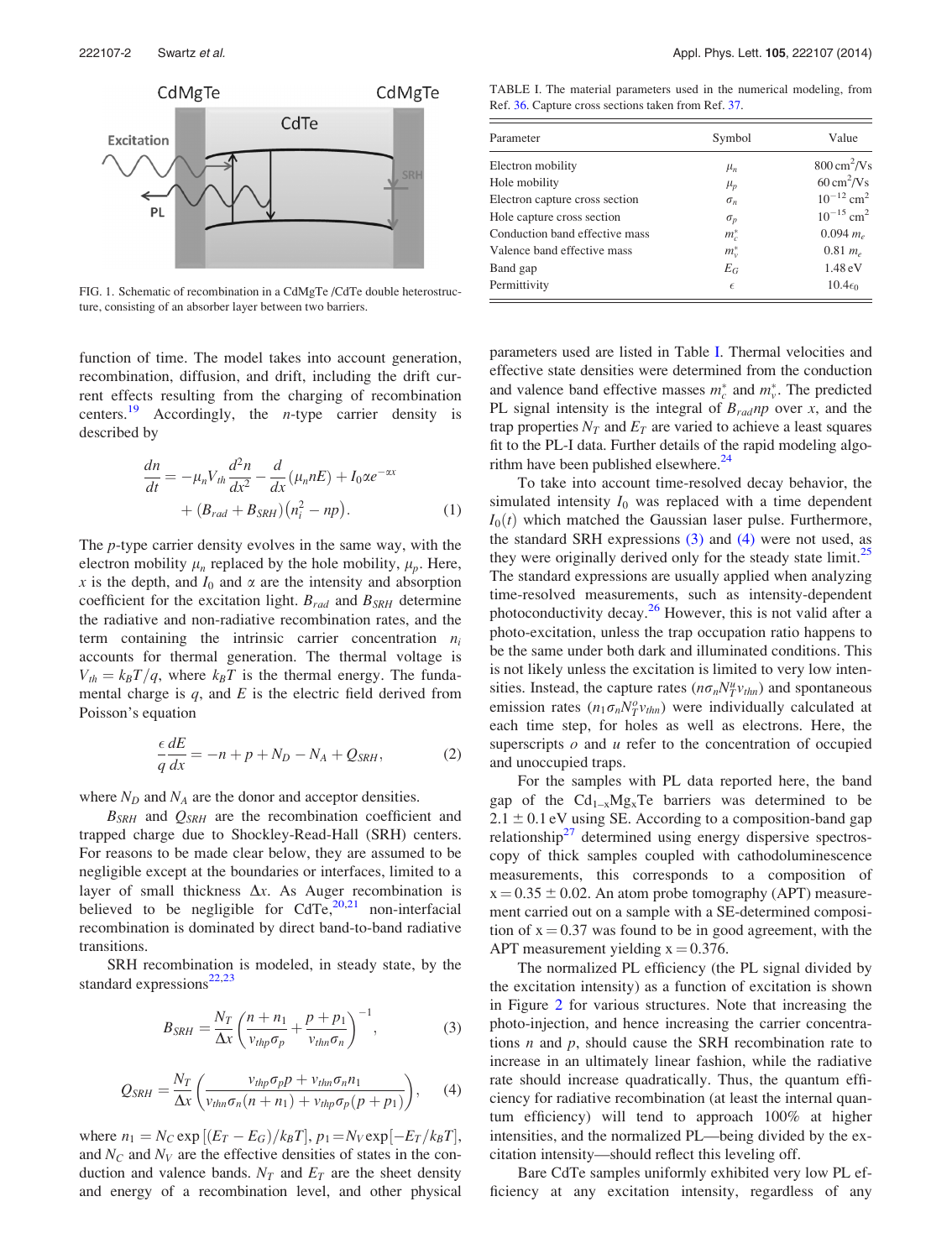<span id="page-2-0"></span>

FIG. 2. The normalized PL dependence on excitation intensity shows the effect of single sided barriers (SH), two sided CdMgTe barriers (DH) on CdTe substrates, and DH growth on InSb substrates. The buffer layer thickness ( $\mu$ m), the absorber layer thickness ( $\mu$ m), and the resulting trap density  $(10^{10} \text{ cm}^{-2})$  are indicated for each DH. The measured PL signal was divided by the excitation intensity to obtain efficiency.

differences in crystalline quality, dislocation density, or growth technique. SHs were attempted using CdZnTe and CdZnSe as top surface barriers on CdTe, but with little improvement. CdMgTe SHs exhibited more than an order of magnitude improvement, an increase consistent with the material's larger type I band offset with both strong electron and hole confinement.<sup>[28](#page-3-0)</sup>

More surprisingly, the use of a DH granted an additional two orders of magnitude improvement. While the lack of a confining bottom barrier might allow some photocarriers to leave the light collection area, the large spot size and the low absorption index for near-band gap PL output would limit this to a small effect. Therefore, the homoepitaxial interface between the CdTe buffer layer and the bulk CdTe is likely a major source of recombination.

Fig. 2 shows the PL-I efficiency of the DHs with thickness and  $N_T$ . The trap energy  $E_T$  was in all cases  $100 \pm 25$  meV above the valence band. This is consistent with the disorder-induced gap state (DIGS) model of interfacial recombination, which has been demonstrated to consistently explain PL-I and capacitance-voltage (C-V) results in other compound semiconductors.<sup>[29,30](#page-3-0)</sup> The DIGS model suggests that a material such as CdTe with a charge neutrality level high in the band gap at  $1.12 \text{eV}$  (Ref. [31](#page-3-0)) would be dominated by (donor-like) recombination centers low in the gap. The fact that the PL-I of a DH tends to increase with absorber layer thickness suggests that interfacial recombination continues to be the primary non-radiative recombination pathway with these barriers. Increasing the thickness from 1.0 to 1.5  $\mu$ m strengthens the PL-I, even as the extracted interfacial trap density  $N_T$  remains nearly unchanged.

However, increase in the buffer layer thickness appears to have even more impact on PL intensity, surpassing absorber layer thickness as the major factor. This occurs because thicker buffer layers are found to reduce interfacial trap density. When the buffer layer's thickness was increased from 0.2 to 1.0  $\mu$ m, the PL-I efficiency for a 1.0  $\mu$ m thick absorber improved by a factor of five, without any change to the absorber layer thickness, by decreasing the interfacial

trap density to  $N_T = 1 \times 10^{11} \text{ cm}^{-2}$ . This indicates that the parasitic homoepitaxial interfacial layer deduced from the SH results may have some residual influence on the bottom barrier, either from impurity interdiffusion or deviation from flat band, requiring a thicker layer of MBE-CdTe to minimize the effect.

As an alternative to possible surface preparation issues with bulk CdTe,  $(100)$  InSb substrates were employed. For a 1.0  $\mu$ m thick absorber DH on a 1.0  $\mu$ m thick CdTe buffer, growth on an InSb substrate markedly decreased the number of dislocations visible by confocal microscopy. This was accompanied by a factor of 5 increase in the PL-I from similar structures grown on a bulk CdTe substrate. These samples had uniformly low defect concentration without dark line defects unlike some other similar structures grown on InSb(100) reported in the literature.<sup>[32](#page-3-0)</sup>

As with the CdTe substrates, a thicker  $1.5 \mu m$  absorber layer was tested on InSb substrates. However, the use of InSb limits the total DH thickness plus buffer layer thickness to about  $2 \mu m$  due to the onset of misfit dislocations as the thickness approaches the critical thickness of CdTe, which is nearly but not fully lattice matched to InSb.<sup>[33](#page-3-0)</sup> Thus, a 1.5  $\mu$ m absorber layer necessitated a  $0.5 \mu m$  buffer. The thinner buffer resulted in a lower PL-I, again suggesting an interaction with the substrate/epilayer interface.

When the buffer instead was grown 1.5  $\mu$ m thick with a  $0.5 \mu$ m absorber layer, the PL-I increased to the maximum intensity so far observed in any CdTe-based structure, with a trap density of  $1 \times 10^{10}$  cm<sup>-2</sup>, comparable to the highest quality AlGaAs-GaAs DHs. Indeed, the measured luminescence intensity at  $>100$  Wcm<sup>-2</sup> from the CdTe DH was a factor of 5.4 larger than that measured for reference AlGaAs-GaAs DHs used as standards, which had been previously characterized to give nearly 100% internal effi-ciency.<sup>[14,34](#page-3-0)</sup> Calculation of the different reflection losses<sup>[35](#page-3-0)</sup> and laser absorption differences between the two structures indicates an expected PL enhancement of 5.5 for the CdTe DH, very close to what was measured.

Films with the highest PL intensity tend to have the longest TRPL lifetime, as would be expected from a reduction in the amount of non-radiative recombination. At all but the lowest injection levels, the TRPL signal decay is generally non-exponential in nature. This is partly because of transport time, as the initial pulse diffuses throughout the thickness of the sample, and partly because of the excitation dependence of the recombination rate; that is, the same phenomenon measured by PL-I. The TRPL trace of the DH having a 1– $\mu$ m buffer and 1  $\mu$ m absorber grown on an InSb substrate is shown in Figure [3](#page-3-0). This can be simulated using only the physical parameters in Table [I](#page-1-0) and the value of  $N_T$  extracted from the PL-I. Given that there are no free parameters in the model, the agreement is quite good. A key requirement is the use of the VRS-predicted value of  $B_{rad} = 1 \times 10^{-10}$  cm  $3s^{-1}$ . Larger estimations of  $B_{rad}$  appearing in the literature are contradicted by these results, as the higher trap density needed to then account for the PL-I requires a decay significantly faster than the observed TRPL lifetimes.

 $Mg_{1-x}Cd_xTe$  barriers with composition  $x \sim 0.35$  are very effective at reducing recombination at the surfaces and interfaces of CdTe. The use of double heterostructures